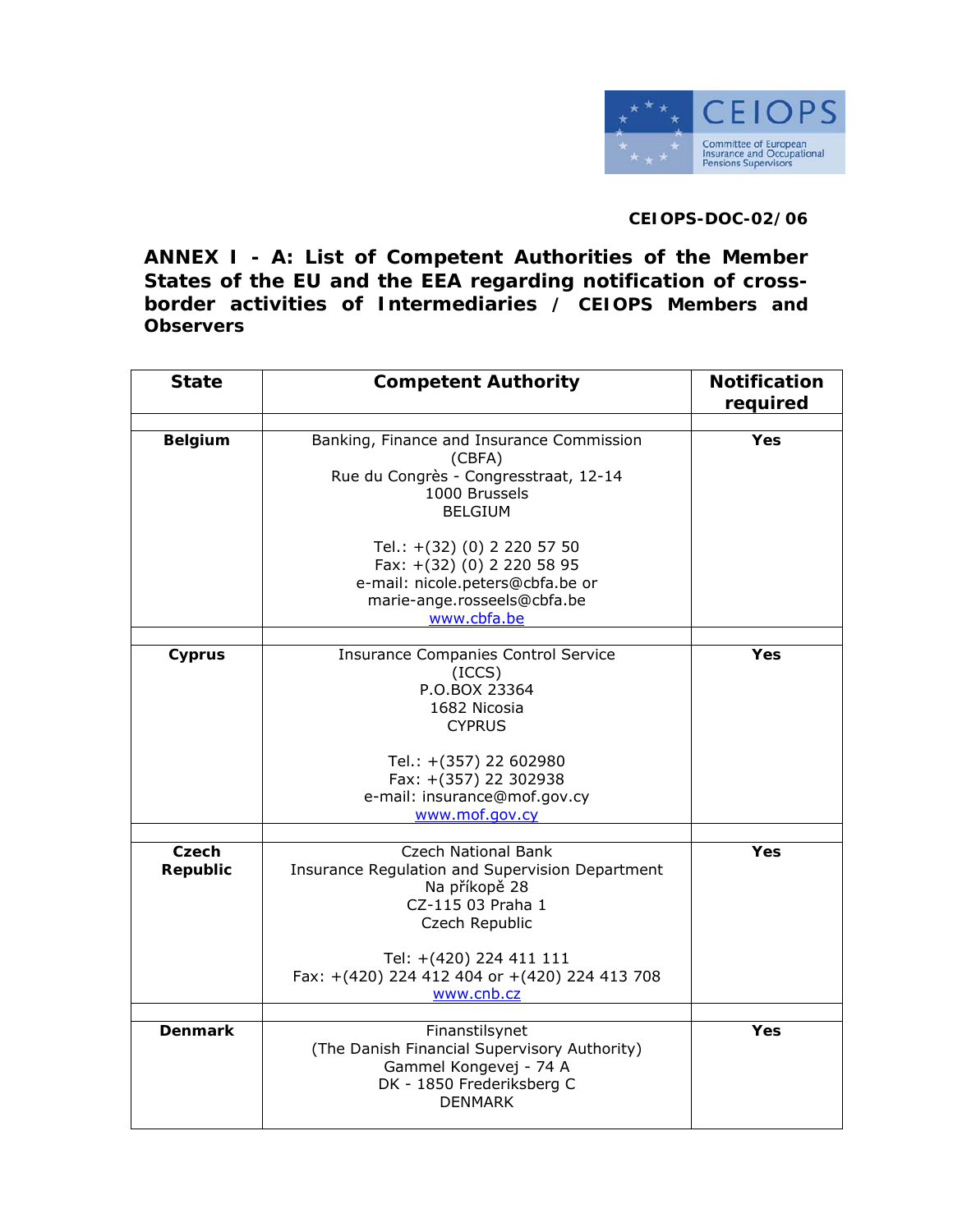|                 | Tel.: +(45) 33 55 82 82<br>Fax: +(45) 33 55 82 00<br>e-mail: finanstilsynet@ftnet.dk<br>www.ftnet.dk                                              |                                                      |
|-----------------|---------------------------------------------------------------------------------------------------------------------------------------------------|------------------------------------------------------|
| Estonia         | Financial Supervisory Authority<br>Sakala Street 4<br>15030 Tallinn<br><b>ESTONIA</b><br>Tel.: +(372) 668 05 00                                   | Yes                                                  |
|                 | Fax: +(372) 668 05 01<br>www.fi.ee                                                                                                                |                                                      |
| <b>Finland</b>  | Vakuutusvalvontavirasto<br>(The Insurance Supervisory Authority)<br>P.O. Box 449<br>00101 Helsinki<br><b>FINLAND</b>                              | Only for<br>freedom of<br>establishment <sup>1</sup> |
|                 | Tel.: +(358) 9 415 5950<br>Fax: +(358) 9 4155 9660<br>e-mail : kirjaamo@vakuutusvalvonta.fi<br>http://www.vakuutusvalvonta.fi/                    |                                                      |
| Greece          | Ministry of Development<br>Directorate of Insurance Companies and Actuarities<br>Place Kanning<br>10181 Athens<br><b>GREECE</b>                   | <b>Yes</b>                                           |
|                 | Tel:: +(30) 210 384 05 32<br>Fax: +(30) 210 382 77 34<br>www.gge,gr                                                                               |                                                      |
|                 |                                                                                                                                                   |                                                      |
| Hungary         | Pénzügyi Szervezetek Allami Felügyelete<br>(Hungarian Financial Supervisory Authority)<br>Krisztina Körút 39<br>H-1013 Budapest<br><b>HUNGARY</b> | Yes                                                  |
|                 | Tel.: +(36) 1 489 9209<br>Fax: +(36) 1 489 9102<br>e-mail: kiss.nora@pszaf.hu<br>www.pszaf.hu                                                     |                                                      |
| <b>I</b> celand | Financial Supervision Authority<br>(Fjármálaeftirlitio)<br>Sudurlandsbraut 32<br>108 Reykjavík<br><b>ICELAND</b>                                  | Yes                                                  |
|                 | Tel.: +(354) 5252700                                                                                                                              |                                                      |

 1 The Act on Insurance Mediation was accepted on 21.06.2005.

 $\overline{\phantom{a}}$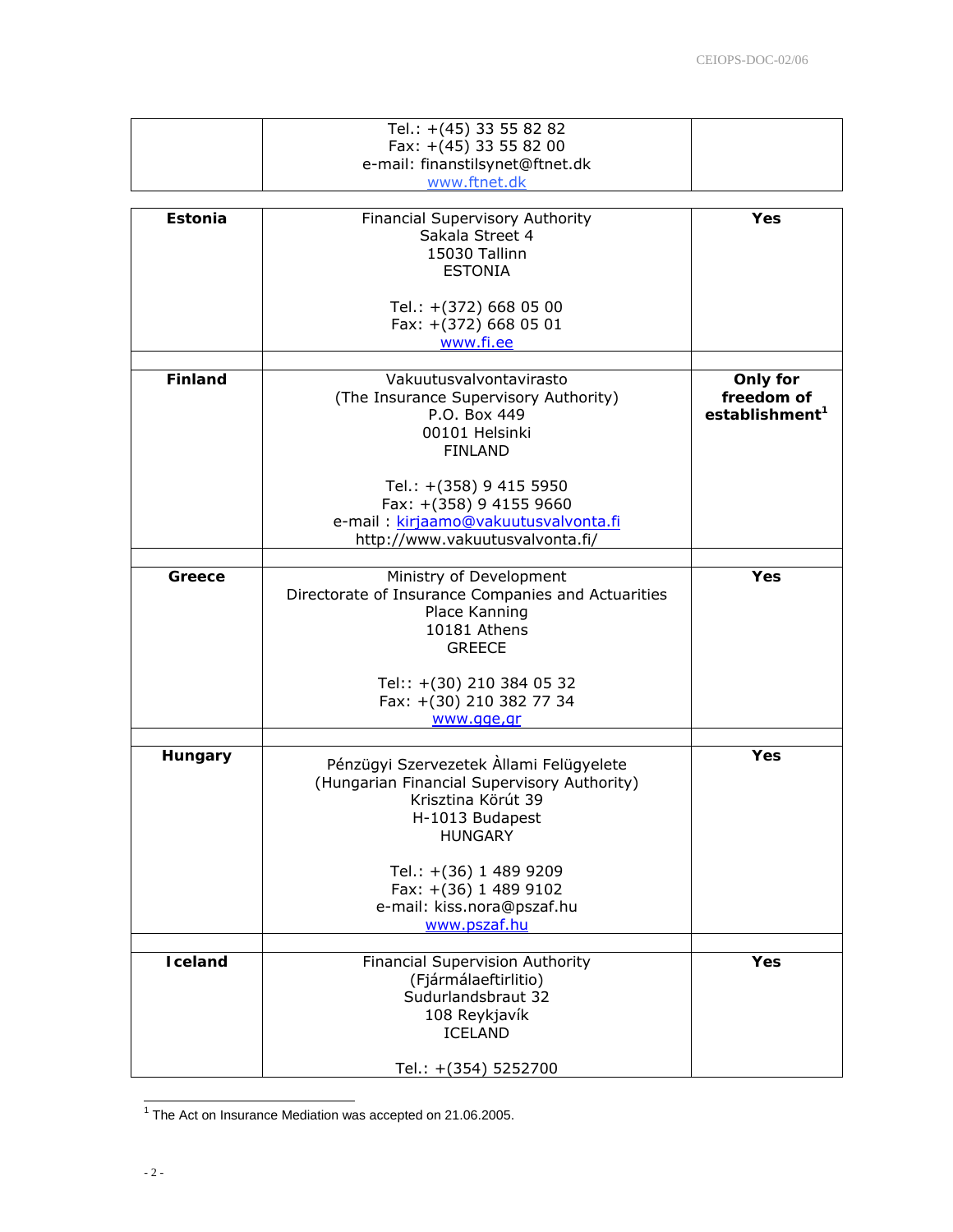|                 | Fax: +(354) 5252727<br>e-mail: fme@fme.is<br>www.fme.is                                                                                                                                                                                                                                       |                                         |
|-----------------|-----------------------------------------------------------------------------------------------------------------------------------------------------------------------------------------------------------------------------------------------------------------------------------------------|-----------------------------------------|
|                 |                                                                                                                                                                                                                                                                                               |                                         |
| <b>I</b> reland | <b>Irish Financial Services Regulatory Authority</b><br>P.O. Box 9138<br>College Green<br>Dublin 2<br><b>IRELAND</b>                                                                                                                                                                          | Yes                                     |
|                 | Tel.: +(353) 1 410 4000<br>Fax: +(353) 1 410 4900<br>http://www.financialregulator.ie/                                                                                                                                                                                                        |                                         |
| <b>Italy</b>    | Instituto Per la Vigilanza sulle Assicurazioni private e di<br>Interesse Collettivo<br>(ISVAP)<br>Servizio Albi - Sezione Albi intermediari e periti<br>Via del Quirinale, 21<br>I-00187 Rome<br><b>ITALY</b><br>Tel.: +(39) 06 421331<br>Fax: +(39) 06 42133548<br>e-mail: sez.albi@isvap.it | Yes                                     |
|                 | www.isvap.it                                                                                                                                                                                                                                                                                  |                                         |
|                 |                                                                                                                                                                                                                                                                                               |                                         |
| Latvia          | Financial and Capital Market Commission<br>Kungu iela 1<br>Riga, LV-1050<br>LATVIA                                                                                                                                                                                                            | Only for<br>freedom of<br>establishment |
|                 | Tel.: +(371) 777 4800<br>Fax: +(371) 722 5755<br>e-mail: fktk@fktk.lv<br>www.fktk.lv                                                                                                                                                                                                          |                                         |
| Liechtenstein   | Financial Market Authority (FMA)<br>Heiligkreuz 8<br>P.O. Box 684<br>LI - 9490 VADUZ<br>PRINCIPALITY OF LIECHTENSTEIN<br>Tel.: +(423) 23 67 371<br>Fax: +(423) 236 73 76<br>e-mail: martina.tschanz@fma-li.li                                                                                 | Yes                                     |
|                 | www.fma-li.li                                                                                                                                                                                                                                                                                 |                                         |
| Lithuania       | Insurance Supervisory Commission of the Republic of<br>Lithuania<br>Ukmerges str. 222<br>LT-07157 VILNIUS<br>Tel.: +(370) 5 243 13 70                                                                                                                                                         | <b>Yes</b>                              |
|                 | Fax: +(370) 5 272 36 89<br>www.dpk.lt                                                                                                                                                                                                                                                         |                                         |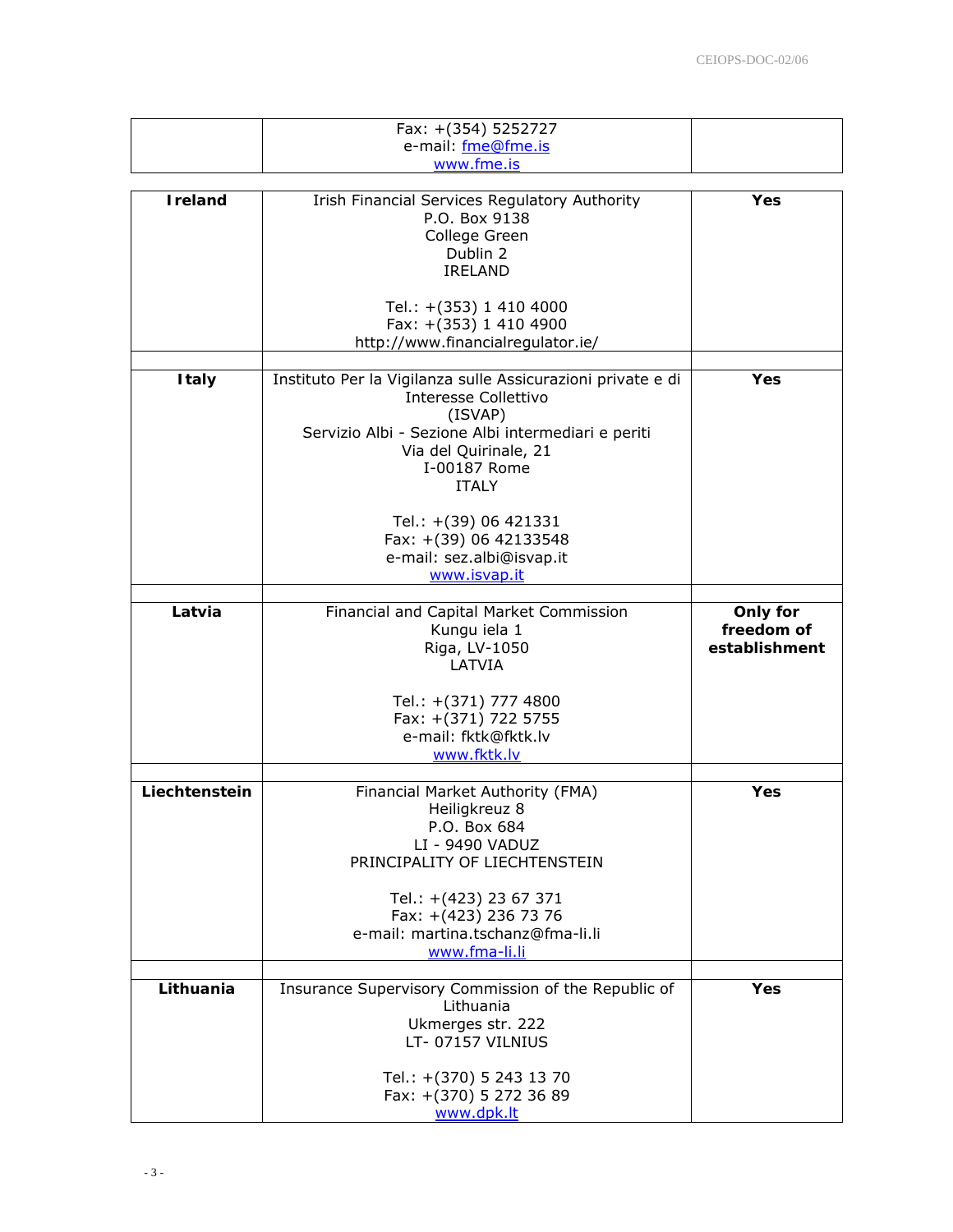| Luxembourg    | Commissariat aux Assurances<br>7, boulevard Royal<br>L-2449 Luxembourg<br><b>GRAND DUCHY OF Luxembourg</b>                                                 | Yes                                       |
|---------------|------------------------------------------------------------------------------------------------------------------------------------------------------------|-------------------------------------------|
|               | Tel.: +(352) 22 69 111<br>Fax: +(352) 22 69 10<br>e-mail: martine.back@commassu.lu<br>www.commassu.lu                                                      |                                           |
| Malta         | Malta Financial Services Authority<br>Notabile Road<br>Attard BKR 14<br>MALTA                                                                              | Yes                                       |
|               | Tel.: +(356) 21 44 11 55<br>Fax: +(356) 21 44 93 11<br>e-mail: acamilleri@mfsa.com.mt or<br>mattard@mfsa.com.mt or rbonnici@mfsa.com.mt<br>www.mfsa.com.mt |                                           |
| <b>Norway</b> | Kredittilsynet<br>(The Financial Supervisory Authority of Norway)<br>P.O. Box 100 Bryn<br>N-0611 Oslo<br><b>NORWAY</b>                                     | <b>Only for brokers</b><br>not for agents |
|               | Tel.: +(47) 22 93 98 00<br>Fax: +(47) 22 93 02 26<br>e-mail: post@kredittilsynet.no<br>www.kredittilsynet.no                                               |                                           |
| Poland        | The Insurance and Pension Funds Supervisory<br>Commission (KNUiFE)<br>Ul. Niedźwiedzia 6E<br>02-737 Warszawa<br><b>POLAND</b>                              | Yes                                       |
|               | Tel.: +(48) 22 548 72 40<br>Fax: +(48) 22 548 72 45<br>www.knuife.gov.pl                                                                                   |                                           |
| Portugal      | Departamento de Registo<br>Instituto de Seguros de Portugal<br>Av. De Berna 19, 5.º<br>1050-037 Lisboa<br><b>PORTUGAL</b>                                  | Yes                                       |
|               | Tel.: +(351) 21 790 31 00<br>Fax: +(351) 21 793 28 37<br>e-mail: mediadores@isp.pt<br>www.isp.pt                                                           |                                           |